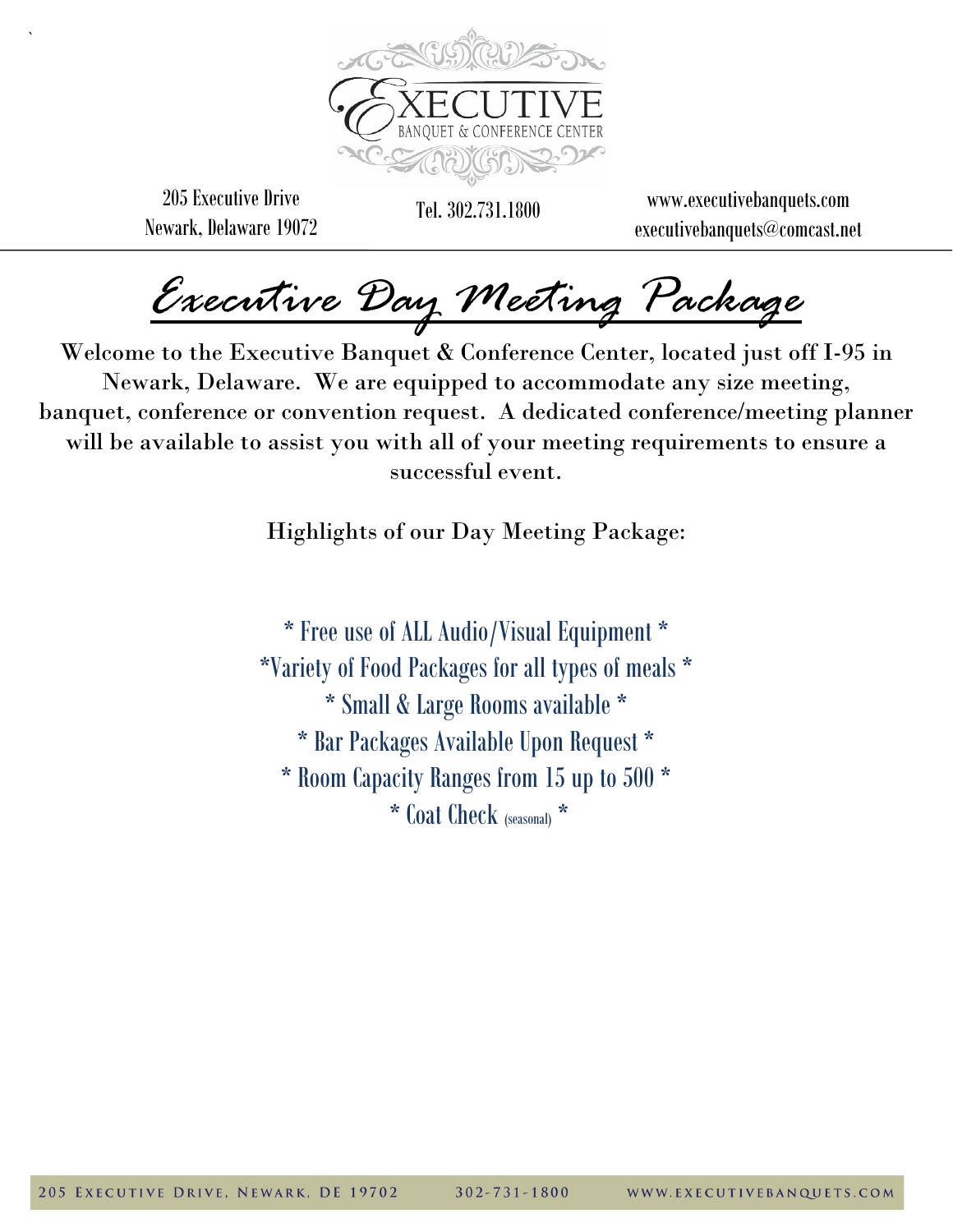\$40.00 per person Inclusive

\*Based on a Minimum of 25ppl, pricing will be adjusted accordingly for smaller groups \*\* \$1,200.00 minimum spending

#### Food Services Include:

## All Day Beverage Service:

100% Columbian Regular & DeCaf Coffee will Provided the entire day Bottled Water will be available throughout the entire day

Assorted Juices to include, Orange Juice, Apple Juice & Cranberry Juice will be provided for your morning sessions

Assorted Sodas, Iced Tea & Lemonade will be provided for the afternoon sessions

## Breakfast Service

All Full Continental Breakfast will be provided and refreshed through your first morning break, your breakfast will includes:

> **The Continental Breakfast**  Choice of 2 Breakfast Pastry/Breads

Assorted Bagels Fresh Doughnuts Assorted Mini Fruit & Cheese Danish Jumbo Homemade Muffins Sticky Buns Apple Crumb Cake **Breakfast also includes:**

\* Fresh Fruit Salad – *Made with fresh seasonal fruits \* Fresh Assorted Yogurts*

\*\*We have many other breakfast menus for you to choose from, pricing will vary depending on your selections.

Please ask your Sales Person for more information